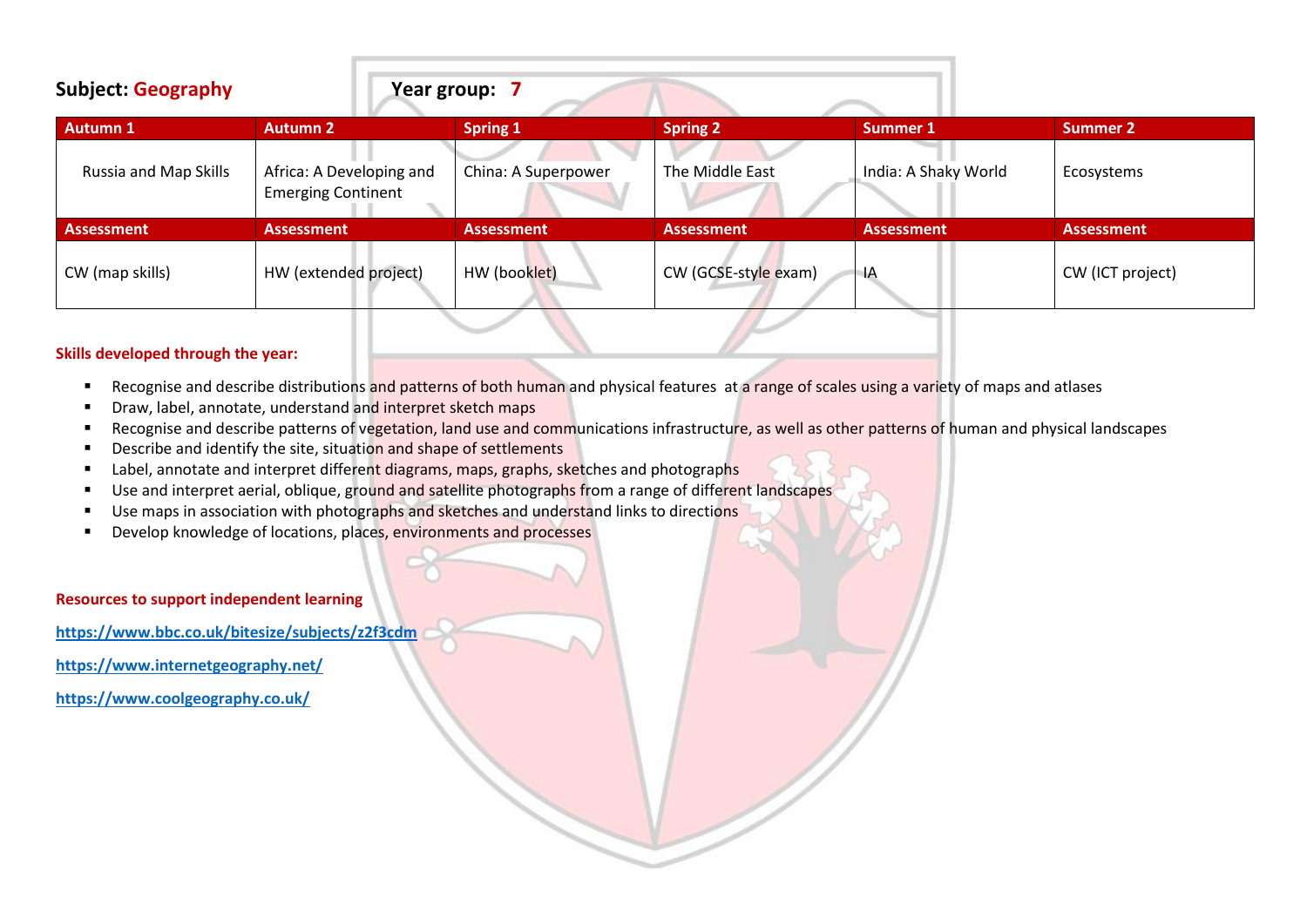| <b>Subject: Geography</b>    | Year group: 8                   |                                 |                   |                       |                            |
|------------------------------|---------------------------------|---------------------------------|-------------------|-----------------------|----------------------------|
| Autumn 1                     | <b>Autumn 2</b>                 | <b>Spring 1</b>                 | <b>Spring 2</b>   | Summer 1              | Summer 2                   |
| <b>Weather &amp; Climate</b> | The Development Gap             | <b>Coastal Zones</b>            | Population        | Water on the Land     | <b>Resource Management</b> |
| <b>Assessment</b>            | <b>Assessment</b>               | <b>Assessment</b>               | <b>Assessment</b> | <b>Assessment</b>     | <b>Assessment</b>          |
| HW (microclimate<br>project) | CW (end-of-topic<br>assessment) | CW (end-of-topic<br>assessment) | HW (booklet)      | CW (end-of-year exam) | HW (booklet)               |

### **Skills developed through the year:**

- Recognise and describe distributions and patterns of both human and physical features at a range of scales using a variety of maps and atlases
- **Draw, label, annotate, understand and interpret sketch maps**
- Recognise and describe patterns of vegetation, land use and communications infrastructure, as well as other patterns of human and physical landscapes
- **Describe and identify the site, situation and shape of settlements**
- Label, annotate and interpret different diagrams, maps, graphs, sketches and photographs
- Use and interpret aerial, oblique, ground and satellite photographs from a range of different landscapes
- Use maps in association with photographs and sketches and understand links to directions
- **Develop knowledge of locations, places, environments and processes**

#### **Resources to support independent learning**

- **<https://www.bbc.co.uk/bitesize/subjects/z2f3cdm>**
- **<https://www.internetgeography.net/>**
- **<https://www.coolgeography.co.uk/>**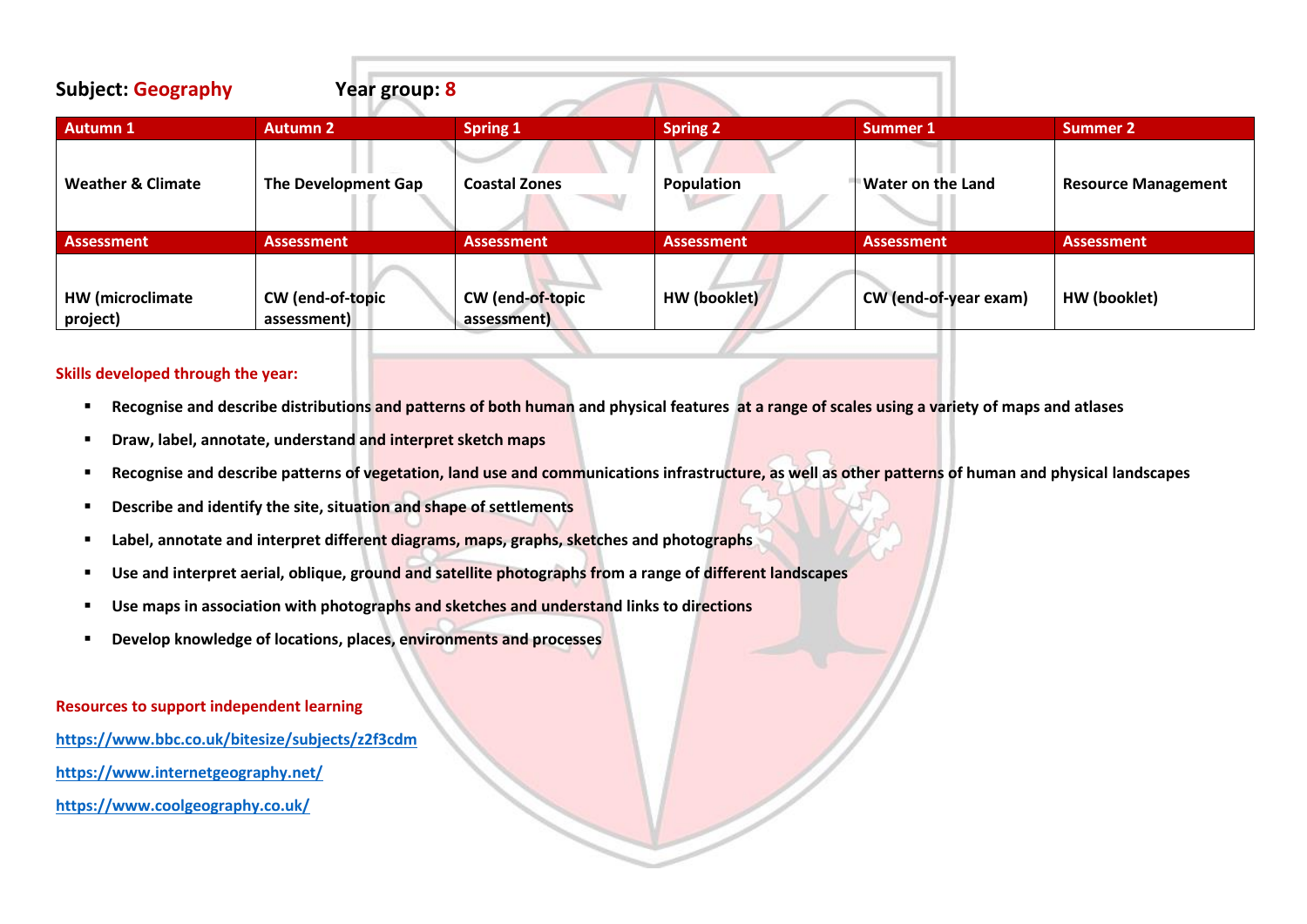| <b>Subject: Geography</b>                                          | Year group: 9 |  |
|--------------------------------------------------------------------|---------------|--|
| <b>GCSE title:</b> GCSE (9-1) in Geography A (1GA0)                |               |  |
| <b>Exam Board: Edexcel</b>                                         |               |  |
| Paper 1- The Physical Environment                                  |               |  |
| 37.5% of the Final Grade                                           |               |  |
| 1 hour and 30 minutes                                              |               |  |
| Paper 2 - The Human Environment                                    |               |  |
| 37.5% of the Final Grade                                           |               |  |
| 1 hour and 30 minutes                                              |               |  |
| Paper 3 - Geographical Investigations: Fieldwork and UK Challenges |               |  |
| 25% of the Final Grade                                             |               |  |
| 1 hour and 30 minutes                                              |               |  |
|                                                                    |               |  |

**Paper 1 and Paper 2 are out of 94 marks each; Paper 3 is out of 64 marks and includes a 12-mark question. Each paper will cover all assessment objectives.**

| <b>Autumn 1</b>                       | <b>Autumn 2</b>                       | <b>Spring 1</b>           | <b>Spring 2</b>                 | <b>Summer 1</b>                      | <b>Summer 2</b>                      |
|---------------------------------------|---------------------------------------|---------------------------|---------------------------------|--------------------------------------|--------------------------------------|
| Weather Hazards and<br>Climate Change | Weather Hazards and<br>Climate Change | <b>Global Development</b> | <b>Global Development</b>       | The Changing Landscapes<br>of the UK | The Changing Landscapes<br>of the UK |
| <b>Assessment</b>                     | <b>Assessment</b>                     | <b>Assessment</b>         | <b>Assessment</b>               | <b>Assessment</b>                    | <b>Assessment</b>                    |
| <b>HW</b>                             | CW (end-of-topic<br>assessment)       | <b>HW</b>                 | CW (end-of-topic<br>assessment) | <b>HW</b>                            | CW (end-of-topic<br>assessment)      |

# **Skills developed through the year:**

- Recognise and describe distributions and patterns of both human and physical features at a range of scales using a variety of maps and atlases
- **■** Draw, label, annotate, understand and interpret sketch maps
- Recognise and describe patterns of vegetation, land use and communications infrastructure, as well as other patterns of human and physical landscapes
- Describe and identify the site, situation and shape of settlements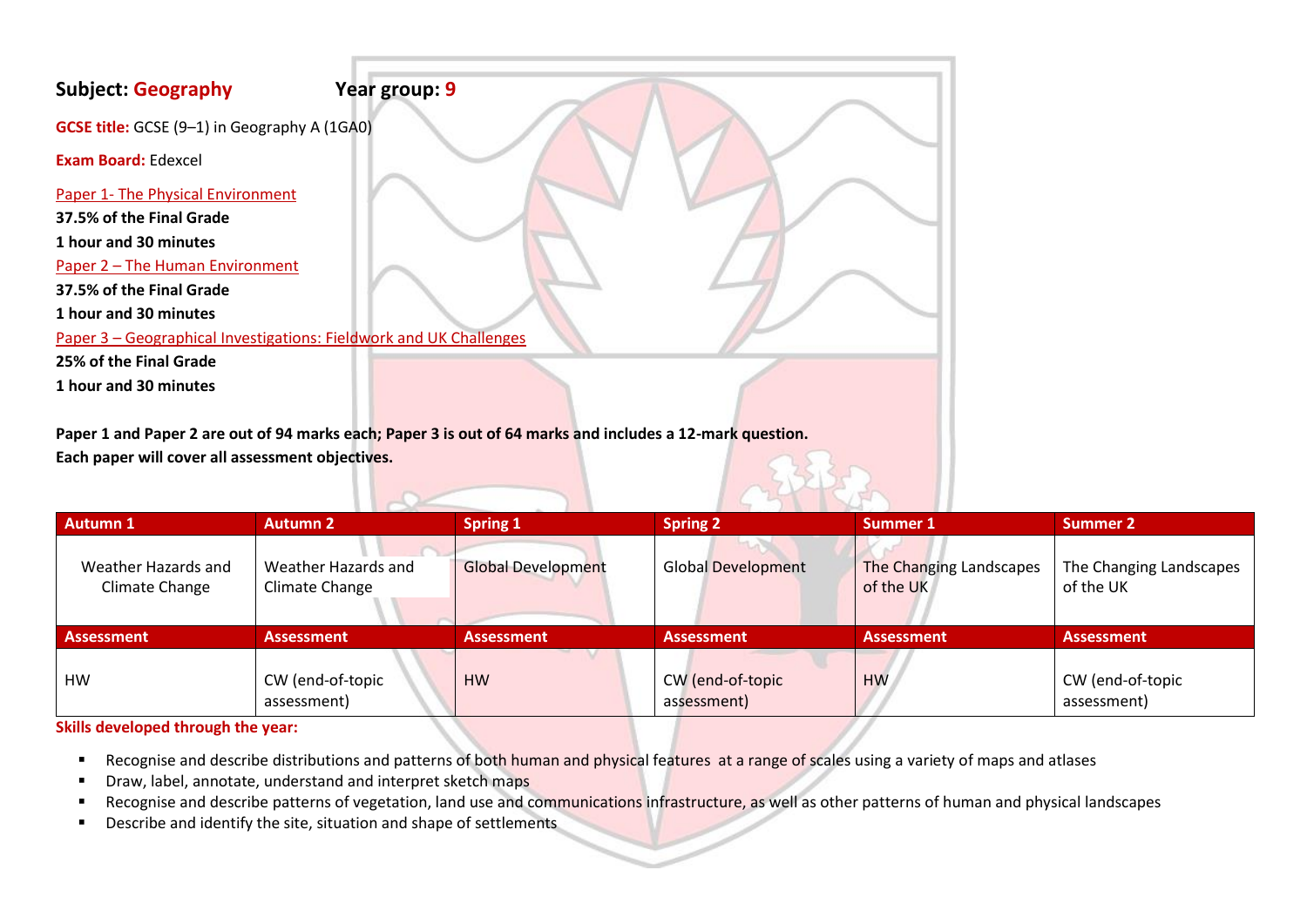- Label, annotate and interpret different diagrams, maps, graphs, sketches and photographs
- Use and interpret aerial, oblique, ground and satellite photographs from a range of different landscapes
- **■** Use maps in association with photographs and sketches and understand links to directions
- Develop knowledge of locations, places, environments and processes
- Understand interactions between places and environments
- Understand change in places and processes over space and time
- Understand the interrelationship between geographical phenomena at different scales and in different contexts (think like a geographer)
- Develop and extend competence In skills such as GIS, research, and investigative approaches to questions and hypotheses (study like a geographer)
- Apply geographical knowledge, understanding, skills and approaches appropriately and creatively to real world contexts, including fieldwork, and to contemporary situations and issues
- Develop well-evidenced arguments drawing on their geographical knowledge and understanding (applying geography)

# **Resources to support independent learning:**

**<https://www.bbc.co.uk/bitesize/subjects/z2f3cdm>**

**<https://www.internetgeography.net/>**

**<https://www.coolgeography.co.uk/>**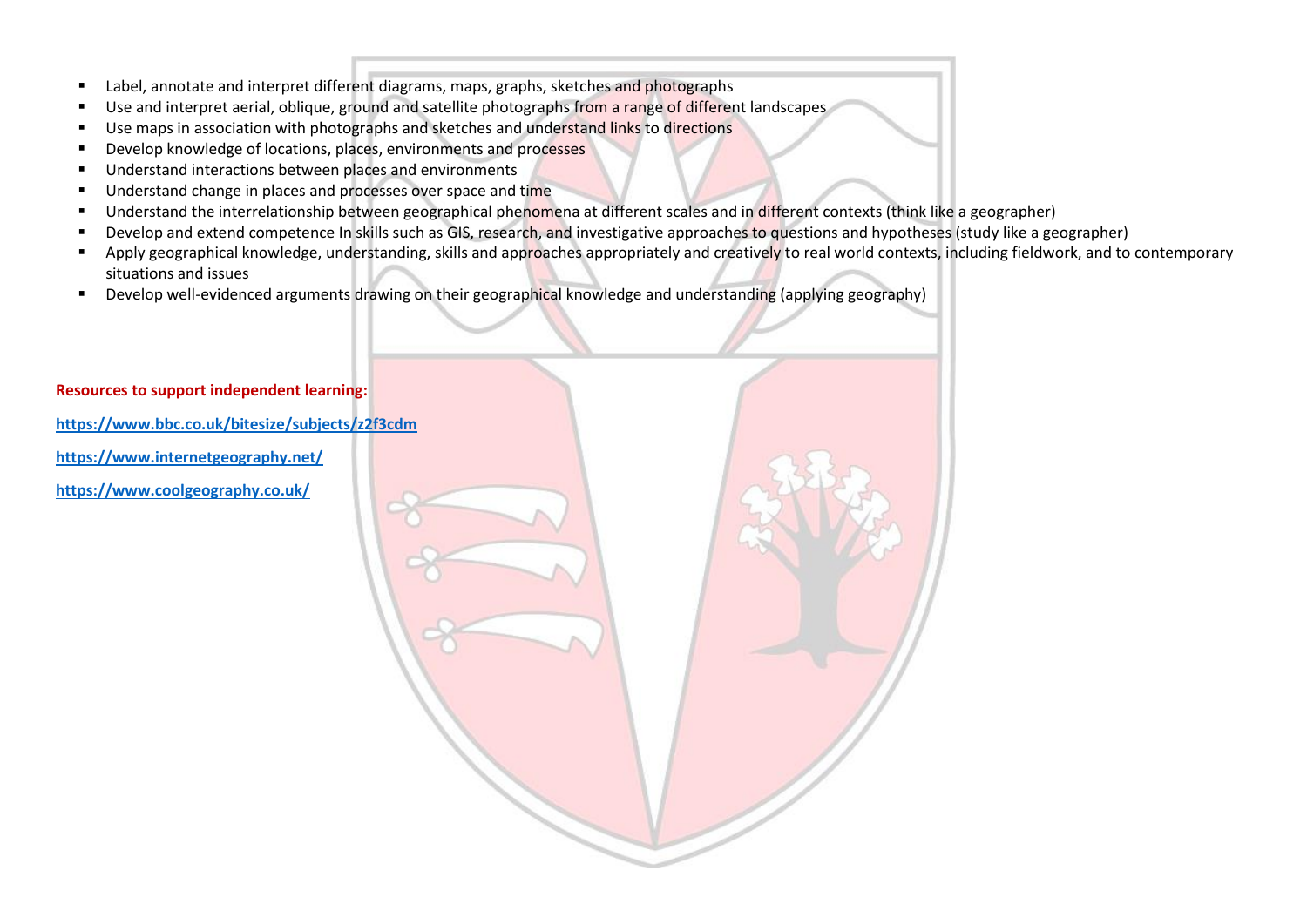| <b>Subject: Geography</b>                                          | Year group: 10 |
|--------------------------------------------------------------------|----------------|
| GCSE title: GCSE (9-1) in Geography A (1GA0)                       |                |
| <b>Exam Board: Edexcel</b>                                         |                |
| Paper 1- The Physical Environment                                  |                |
| 37.5% of the Final Grade                                           |                |
| 1 hour and 30 minutes                                              |                |
| Paper 2 - The Human Environment                                    |                |
| 37.5% of the Final Grade                                           |                |
| 1 hour and 30 minutes                                              |                |
| Paper 3 - Geographical Investigations: Fieldwork and UK Challenges |                |
| 25% of the Final Grade                                             |                |
| 1 hour and 30 minutes                                              |                |
|                                                                    |                |

**Paper 1 and Paper 2 are out of 94 marks each; Paper 3 is out of 64 marks and includes a 12-mark question.**

**Each paper will cover all assessment objectives.**

| <b>Autumn 1</b>                                     | <b>Autumn 2</b>                                   | <b>Spring 1</b>                                                                   | <b>Spring 2</b>                        | <b>Summer 1</b>        | <b>Summer 2</b>                 |
|-----------------------------------------------------|---------------------------------------------------|-----------------------------------------------------------------------------------|----------------------------------------|------------------------|---------------------------------|
| <b>Changing Landscapes of</b><br>the UK - fieldwork | <b>Ecosystems, Biodiversity</b><br>and Management | <b>Ecosystems, Biodiversity</b><br>and Management /<br><b>Resource Management</b> | <b>Resource Management</b>             | <b>Changing Cities</b> | Changing Cities -<br>fieldwork  |
| <b>Assessment</b>                                   | <b>Assessment</b>                                 | <b>Assessment</b>                                                                 | <b>Assessment</b>                      | <b>Assessment</b>      | <b>Assessment</b>               |
| HW (rivers fieldwork)                               | <b>HW</b>                                         | CW (end-of-topic<br>assessment)                                                   | <b>CW</b> (end-of-topic<br>assessment) | <b>HW</b>              | CW (end-of-topic<br>assessment) |

# **Skills developed through the year:**

- Recognise and describe distributions and patterns of both human and physical features at a range of scales using a variety of maps and atlases
- **Draw, label, annotate, understand and interpret sketch maps**
- Recognise and describe patterns of vegetation, land use and communications infrastructure, as well as other patterns of human and physical landscapes
- **Describe and identify the site, situation and shape of settlements**
- **Label, annotate and interpret different diagrams, maps, graphs, sketches and photographs**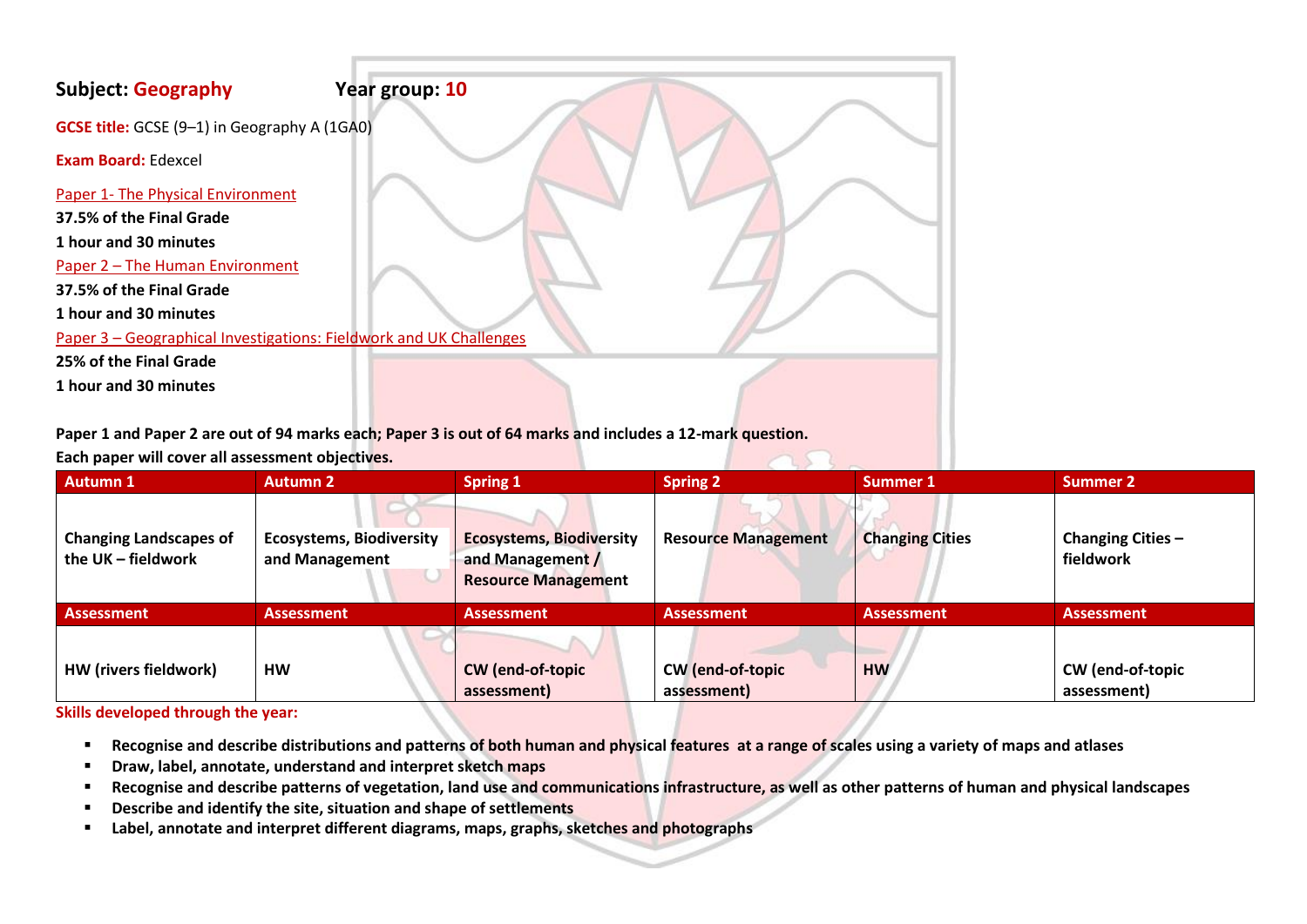- **Use and interpret aerial, oblique, ground and satellite photographs from a range of different landscapes**
- Use maps in association with photographs and sketches and understand links to directions
- **Develop knowledge of locations, places, environments and processes**
- **Understand interactions between places and environments**
- Understand change in places and processes over space and time
- **Understand the interrelationship between geographical phenomena at different scales and in different contexts (think like a geographer)**
- **Develop and extend competence In skills such as GIS, research, and investigative approaches to questions and hypotheses (study like a geographer)**
- Apply geographical knowledge, understanding, skills and approaches appropriately and creatively to real world contexts, including fieldwork, and to **contemporary situations and issues**
- **Develop well-evidenced arguments drawing on their geographical knowledge and understanding (applying geography)**

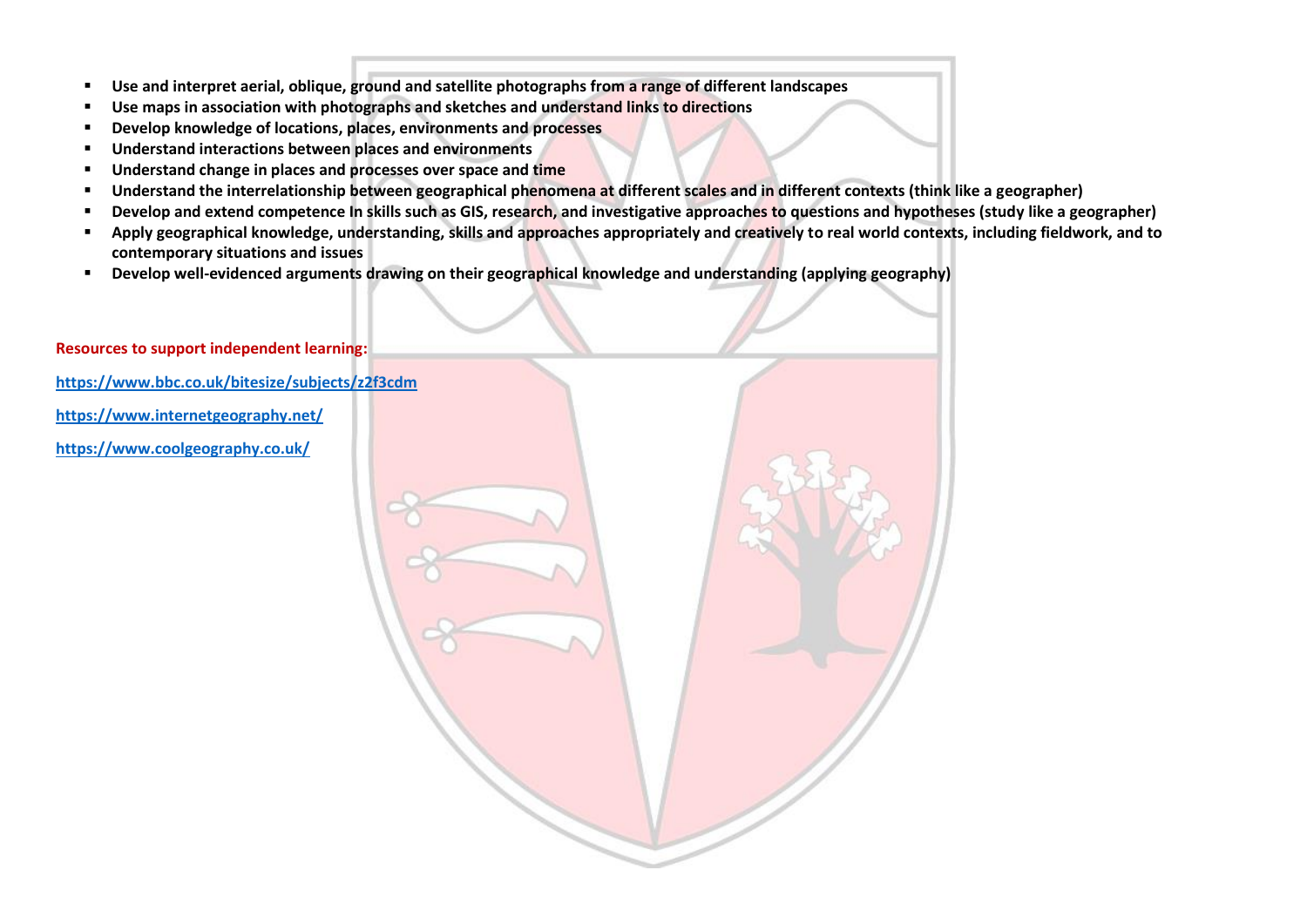# **Subject: Geography Year group: 11**

**GCSE title:** Write name here (Write number here if applicable or delete)

**Exam Board:** Edexcel

Paper 1 – The Physical Environment

**37.5% of the Final Grade**

**1 hour and 30 minutes** 

Paper 2 – The Human Environment

**37.5% of the Final Grade**

**1 hour and 30 minutes** 

Paper 3 – Geographical Investigations: Fieldwork and UK Challenges

**25% of the Final Grade**

**1 hour and 30 minutes** 

**Paper 1 and Paper 2 are out of 94 marks each; Paper 3 is out of 64 marks and includes a 12-mark question.**

**Each paper will cover all assessment objectives.**

| <b>Autumn 1</b>                       | <b>Autumn 2</b>                                | <b>Spring 1</b>                                | <b>Spring 2</b>                                                        | <b>Summer 1</b>           | <b>Summer 2</b>          |
|---------------------------------------|------------------------------------------------|------------------------------------------------|------------------------------------------------------------------------|---------------------------|--------------------------|
| <b>Changing Cities -</b><br>fieldwork | <b>Revision: Weather and</b><br><b>Climate</b> | <b>Revision: Development</b><br>and Ecosystems | <b>Revision: Resources,</b><br><b>Changing Cities and</b><br>fieldwork | <b>Revision: synoptic</b> | <b>GCSE examinations</b> |